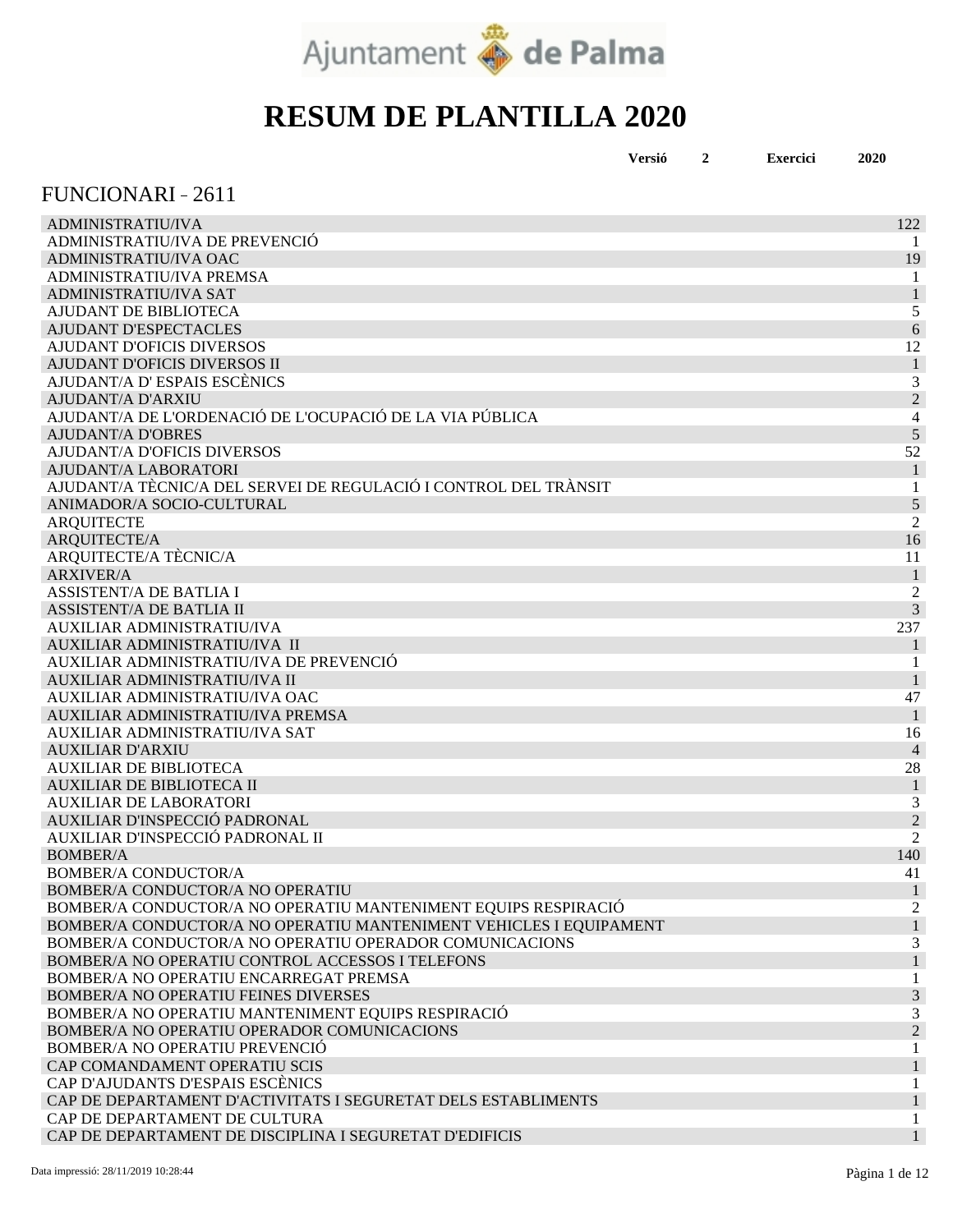

| CAP DE DEPARTAMENT DE LA GERÈNCIA                                |   |
|------------------------------------------------------------------|---|
| CAP DE DEPARTAMENT DE LA SECRETARIA DE LA JUNTA DE GOVERN        |   |
| CAP DE DEPARTAMENT DE L'ÀREA DE SEGURETAT CIUTADANA              |   |
| CAP DE DEPARTAMENT DE MOBILITAT                                  |   |
| CAP DE DEPARTAMENT DE PERSONAL                                   |   |
| CAP DE DEPARTAMENT DE PLANEJAMENT I GESTIÓ URBANÍSTICA           |   |
| CAP DE DEPARTAMENT DE QUALITAT I ATENCIÓ A LA CIUTADANIA         |   |
| CAP DE DEPARTAMENT DE RRHH DE SEGURETAT CIUTADANA                |   |
| CAP DE DEPARTAMENT DE SANITAT I CONSUM                           | 1 |
| CAP DE DEPARTAMENT D'ECOLOGIA, AGRICULTURA I BENESTAR ANIMAL     |   |
| CAP DE DEPARTAMENT D'HABITATGE                                   |   |
| CAP DE DEPARTAMENT D'INFRAESTRUCTURES                            |   |
| CAP DE DEPARTAMENT D'INTERIOR                                    |   |
| CAP DE DEPARTAMENT D'OBRES I QUALITAT DE L'EDIFICACIÓ            |   |
| CAP DE DEPARTAMENT TRIBUTARI                                     |   |
| CAP DE GRUP DE L'OFICINA DE DELINEACIÓ I                         |   |
| CAP DE GRUP DE VIALITAT I                                        | 1 |
| CAP DE GRUP DE VIALITAT II                                       |   |
| CAP DE GRUP DEL GABINET GENERAL TÈCNIC                           |   |
| CAP DE GRUP U.T. DE MOBILITAT II                                 |   |
|                                                                  |   |
| CAP DE GRUP U.T. DE MOBILITAT IV                                 |   |
| CAP DE LA POLICIA LOCAL                                          |   |
| CAP DE LA SECCIÓ TÈCNICA                                         |   |
| CAP DE LA UNITAT ADMINISTRATIVA DE GESTIÓ DE SANCIONS DE TRÀNSIT |   |
| CAP DE LA UNITAT TÈCNICA DEL SERVEI D'EDIFICIS MUNICIPALS        | 1 |
| CAP DE L'ASSESSORIA LINGÜÍSTICA                                  |   |
| CAP DE L'OFICINA DE CONTROL DE LA DESPESA                        |   |
| CAP DE NEGOCIAT D'ACTIVITATS I SEGURETAT D'ESTABLIMENTS I        |   |
| CAP DE NEGOCIAT D'ACTIVITATS I SEGURETAT D'ESTABLIMENTS II       |   |
| CAP DE NEGOCIAT D'ACTIVITATS I SEGURETAT D'ESTABLIMENTS III      |   |
| CAP DE NEGOCIAT D'ADMINISTRACIÓ                                  |   |
| CAP DE NEGOCIAT D'AL·LEGACIONS                                   |   |
| CAP DE NEGOCIAT DE COMPRES                                       |   |
| CAP DE NEGOCIAT DE CONSERVACIÓ I RESTAURACIÓ                     |   |
| CAP DE NEGOCIAT DE CONTROL                                       |   |
| CAP DE NEGOCIAT DE CULTURA                                       |   |
| CAP DE NEGOCIAT DE CULTURA II                                    |   |
| CAP DE NEGOCIAT DE DESPESES                                      |   |
| CAP DE NEGOCIAT DE DINÀMICA EDUCATIVA                            |   |
| CAP DE NEGOCIAT DE DISCIPLINA I SEGURETAT D'EDIFICIS I           |   |
| CAP DE NEGOCIAT DE DISCIPLINA I SEGURETAT D'EDIFICIS II          | 1 |
| CAP DE NEGOCIAT DE DISCIPLINA I SEGURETAT D'EDIFICIS IV          |   |
| CAP DE NEGOCIAT DE DISCIPLINA I SEGURETAT D'EDIFICIS IX          |   |
| CAP DE NEGOCIAT DE DISCIPLINA I SEGURETAT D'EDIFICIS V           |   |
| CAP DE NEGOCIAT DE DISCIPLINA I SEGURETAT D'EDIFICIS VI          |   |
| CAP DE NEGOCIAT DE DISCIPLINA I SEGURETAT D'EDIFICIS VII         |   |
| CAP DE NEGOCIAT DE DISCIPLINA I SEGURETAT D'EDIFICIS VIII        |   |
| CAP DE NEGOCIAT DE DOCUMENTACIÓ                                  |   |
| CAP DE NEGOCIAT DE GESTIÓ CENTRAL I TERRITORIAL                  |   |
| CAP DE NEGOCIAT DE GESTIÓ I DOCUMENTACIÓ EXTERNA                 |   |
| CAP DE NEGOCIAT DE GESTIÓ I DOCUMENTACIÓ POLICIAL                |   |
| CAP DE NEGOCIAT DE GOVERN INTERIOR                               |   |
| CAP DE NEGOCIAT DE LA SECCIÓ ADMINISTRATIVA                      |   |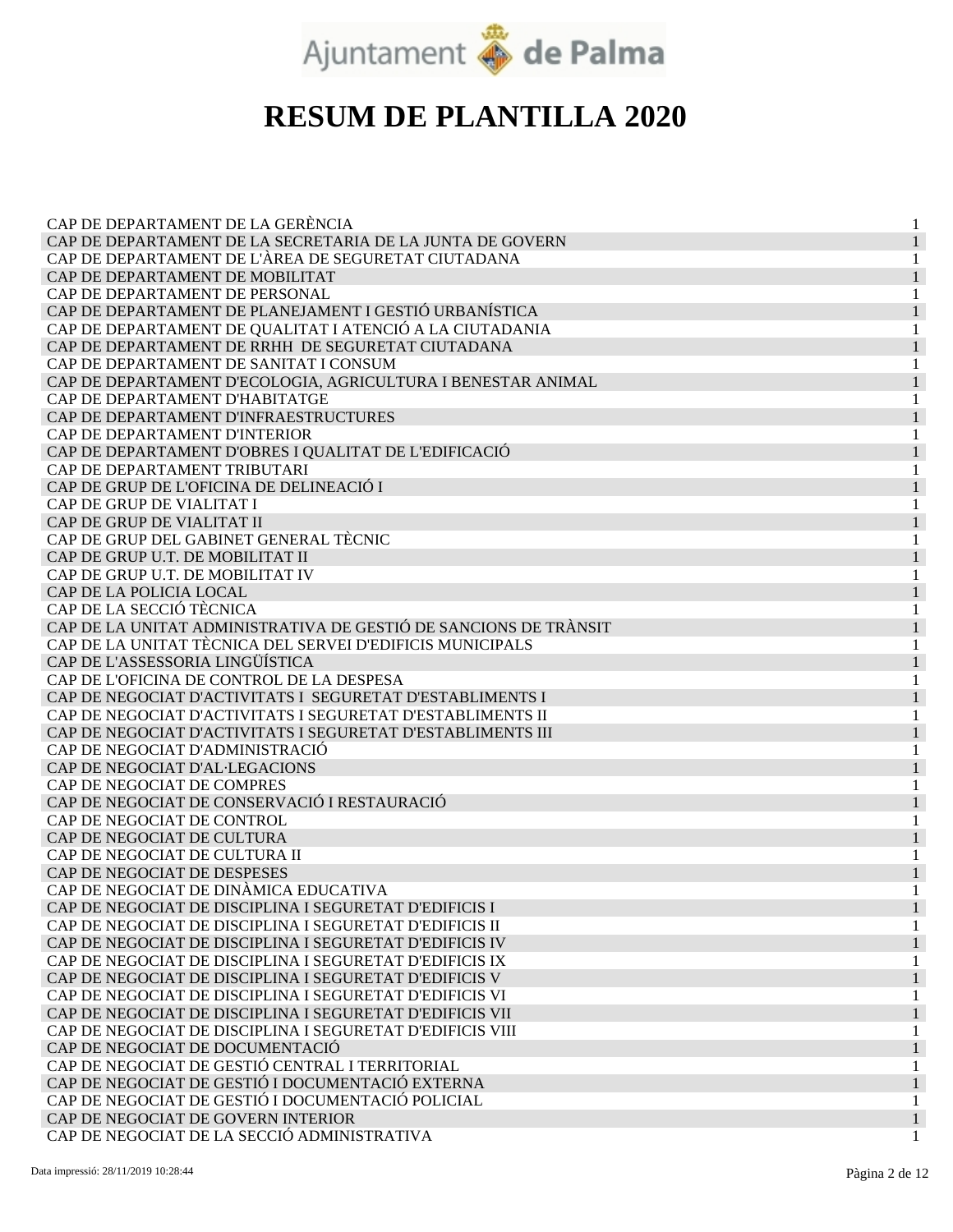

| CAP DE NEGOCIAT DE LA SECCIÓ D'IMPOST DE BENS IMMOBLES        |                |
|---------------------------------------------------------------|----------------|
| CAP DE NEGOCIAT DE LA SECRETARIA DEL CONSELL DE GERÈNCIA      |                |
| CAP DE NEGOCIAT DE LA UNITAT DE DADES CORPORATIVES - POBLACIÓ |                |
| CAP DE NEGOCIAT DE L'ARXIU DE GERÈNCIA                        |                |
| CAP DE NEGOCIAT DE L'OFICINA DE DELINEACIÓ                    |                |
| CAP DE NEGOCIAT DE MEDI AMBIENT                               |                |
| CAP DE NEGOCIAT DE MERCATS                                    |                |
| CAP DE NEGOCIAT DE MODIFICACIONS PRESSUPOSTÀRIES              |                |
| CAP DE NEGOCIAT DE MÚSICA I ARTS ESCÈNIQUES                   |                |
| CAP DE NEGOCIAT DE PLANEJAMENT I GESTIÓ URBANÍSTICA I         |                |
| CAP DE NEGOCIAT DE PLANEJAMENT I GESTIÓ URBANÍSTICA III       |                |
|                                                               |                |
| CAP DE NEGOCIAT DE PLANEJAMENT I GESTIÓ URBANÍSTICA IX        |                |
| CAP DE NEGOCIAT DE PLANEJAMENT I GESTIÓ URBANÍSTICA V         |                |
| CAP DE NEGOCIAT DE PLANEJAMENT I GESTIÓ URBANÍSTICA VI        |                |
| CAP DE NEGOCIAT DE PLANEJAMENT I GESTIÓ URBANÍSTICA VII       |                |
| CAP DE NEGOCIAT DE PLANEJAMENT I GESTIÓ URBANÍSTICA VIII      |                |
| CAP DE NEGOCIAT DE PLANEJAMENT I GESTIÓ URBANÍSTICA X         |                |
| CAP DE NEGOCIAT DE PLANEJAMENT I GESTIÓ URBANÍSTICA XI        |                |
| CAP DE NEGOCIAT DE PLUSVÀLUA                                  |                |
| CAP DE NEGOCIAT DE QUALITAT                                   |                |
| CAP DE NEGOCIAT DE RECAPTACIÓ                                 |                |
| CAP DE NEGOCIAT DE RECURSOS                                   |                |
| CAP DE NEGOCIAT DE RECURSOS, REGISTRE I NÒMINES               |                |
| CAP DE NEGOCIAT DE REGISTRE DE MULTES                         |                |
| CAP DE NEGOCIAT DE SANITAT                                    |                |
| CAP DE NEGOCIAT DE SELECCIÓ I PROVISIÓ                        |                |
| CAP DE NEGOCIAT DE TRANSPORTS                                 |                |
| CAP DE NEGOCIAT D'EDUCACIÓ                                    |                |
| CAP DE NEGOCIAT DEL SERVEI ADMINISTRATIU I                    | $\overline{2}$ |
| CAP DE NEGOCIAT DEL SERVEI ADMINISTRATIU II                   |                |
| CAP DE NEGOCIAT DEL SERVEI ADMINISTRATIU III                  |                |
| CAP DE NEGOCIAT DEL SERVEI D'INSPECCIÓ TRIBUTÀRIA             |                |
| CAP DE NEGOCIAT D'ELABORACIÓ I LIQUIDACIÓ                     |                |
| CAP DE NEGOCIAT D'ESPAIS D'ART                                |                |
| CAP DE NEGOCIAT D'IAE I D'IVTM                                |                |
| CAP DE NEGOCIAT D'ICO I RESERVA D'ESTACIONAMENT               |                |
| CAP DE NEGOCIAT D'INFORMACIÓ I CAPTACIÓ DE DADES              |                |
| CAP DE NEGOCIAT D'INFORMACIÓ URBANÍSTICA                      |                |
| CAP DE NEGOCIAT D'INFRACCIONS                                 |                |
|                                                               |                |
| CAP DE NEGOCIAT D'INGRESSOS                                   |                |
| CAP DE NEGOCIAT D'INTERVENCIÓ                                 |                |
| CAP DE NEGOCIAT D'OBRES I QUALITAT DE L'EDIFICACIÓ I          |                |
| CAP DE NEGOCIAT D'OBRES I QUALITAT DE L'EDIFICACIÓ III        |                |
| CAP DE NEGOCIAT D'OBRES I QUALITAT DE L'EDIFICACIÓ IV         |                |
| CAP DE NEGOCIAT D'OBRES I QUALITAT DE L'EDIFICACIÓ V          |                |
| CAP DE NEGOCIAT I                                             |                |
| CAP DE NEGOCIAT II                                            |                |
| CAP DE NEGOCIAT OAC I                                         |                |
| CAP DE NEGOCIAT OAC II                                        |                |
| CAP DE NEGOCIAT OAC III                                       |                |
| CAP DE NEGOCIAT OAC IV                                        |                |
| CAP DE NEGOCIAT OAC V                                         |                |
| CAP DE NEGOCIAT OAC VI                                        |                |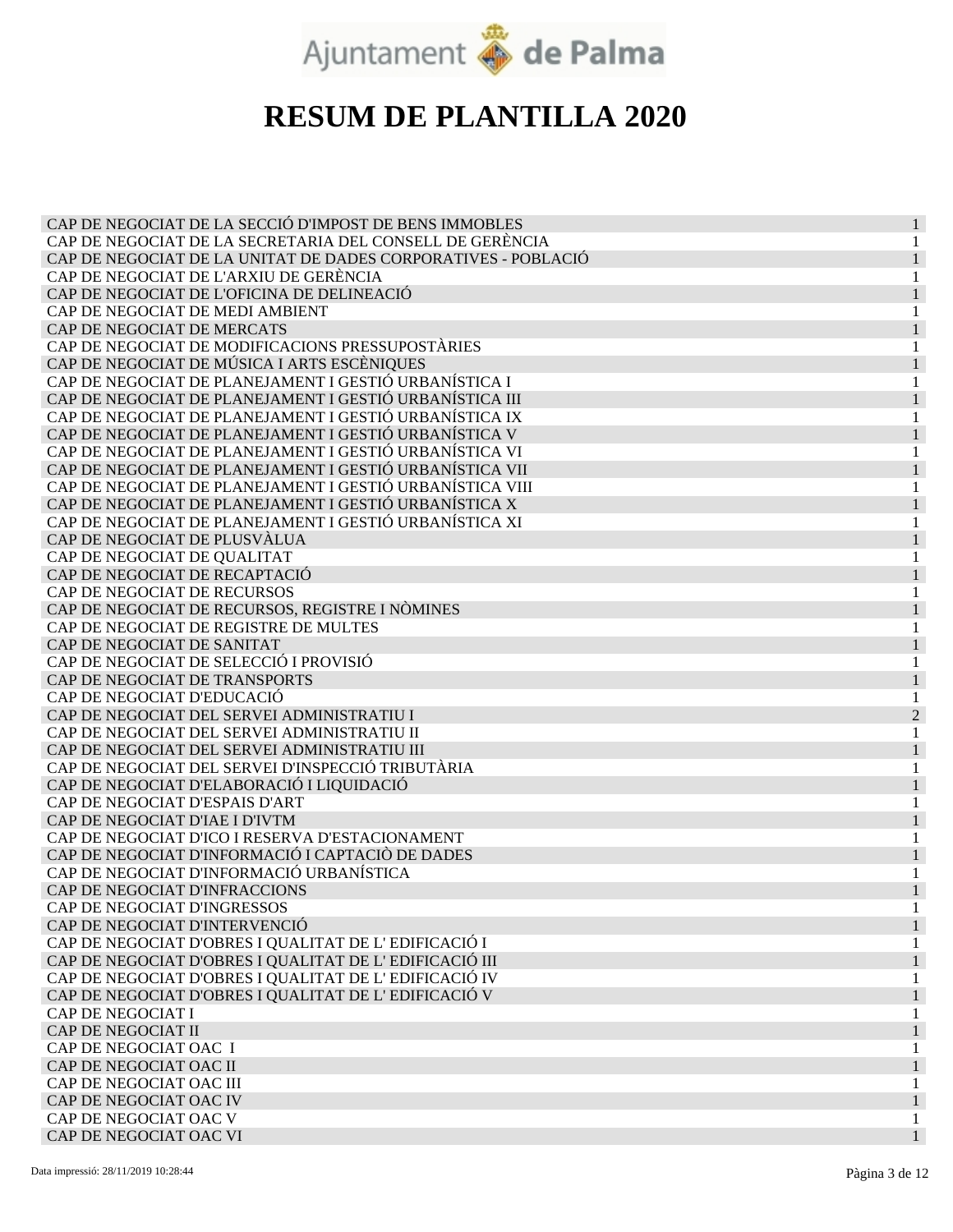

| CAP DE NEGOCIAT ORA-ACIRE                                                            |   |
|--------------------------------------------------------------------------------------|---|
| CAP DE NEGOCIAT SAT                                                                  |   |
| CAP DE SALA DE CONTROL DE TRÀNSIT                                                    |   |
| CAP DE SALA DE L'ÀREA DE SEGURETAT CIUTADANA                                         |   |
| CAP DE SECCIÓ ADMINISTRATIVA                                                         |   |
| CAP DE SECCIÓ D'ACCESSIBILITAT                                                       |   |
| CAP DE SECCIÓ D'ADMINISTRACIÓ PÚBLICA                                                |   |
| CAP DE SECCIÓ D'APLICACIONS DE RECURSOS HUMANS                                       | 1 |
| CAP DE SECCIÓ DE LA SECCIÓ ADMINISTRATIVA                                            | 1 |
| CAP DE SECCIÓ DE BENESTAR SOCIAL I                                                   |   |
| CAP DE SECCIÓ DE BENESTAR SOCIAL II                                                  |   |
| CAP DE SECCIÓ DE BENESTAR SOCIAL III                                                 |   |
| CAP DE SECCIÓ DE BENESTAR SOCIAL IV                                                  |   |
| CAP DE SECCIÓ DE BIBLIOTEQUES                                                        |   |
| CAP DE SECCIÓ DE BOMBERS I EMERGÈNCIES                                               |   |
| CAP DE SECCIÓ DE CENTRAL DE COMPRES                                                  |   |
| CAP DE SECCIÓ DE CENTRES ESCOLARS                                                    | 1 |
| CAP DE SECCIÓ DE CIRCULACIÓ                                                          |   |
| CAP DE SECCIÓ DE COMPTABILITAT                                                       |   |
| CAP DE SECCIÓ DE CONSUM                                                              |   |
| CAP DE SECCIÓ DE CONTRACTACIÓ                                                        |   |
| CAP DE SECCIÓ DE CONTROL D'ACTIVITATS I DE CONTROL DE SEGURETAT DELS ESTABLIMENTS II |   |
| CAP DE SECCIÓ DE CONTROL D'OBRES I                                                   |   |
| CAP DE SECCIÓ DE CONTROL D'OBRES III                                                 |   |
| CAP DE SECCIÓ DE CONTROL D'URBANITZACIONS                                            | 1 |
| CAP DE SECCIÓ DE CULTURA                                                             |   |
| CAP DE SECCIÓ DE DISCIPLINA I SEGURETAT DELS EDIFICIS II                             | 1 |
| CAP DE SECCIÓ DE FORMACIÓ I QUALITAT                                                 |   |
| CAP DE SECCIÓ DE GESTIÓ                                                              |   |
| CAP DE SECCIÓ DE GESTIÓ I DOCUMENTACIÓ INTERNA                                       |   |
| CAP DE SECCIÓ DE GOVERN INTERIOR                                                     |   |
| CAP DE SECCIÓ DE LA SECCIÓ TÈCNICA                                                   |   |
| CAP DE SECCIÓ DE LA SECRETARIA DE LA JUNTA DE GOVERN DE PALMA                        | 1 |
| CAP DE SECCIÓ DE LA SECRETARIA GERÈNCIA                                              |   |
| CAP DE SECCIÓ DE LA UNITAT ADMINISTRATIVA DE CORRESPONDÈNCIA                         | 1 |
| CAP DE SECCIÓ DE LA UNITAT DE DADES CORPORATIVES - POBLACIÓ                          |   |
| CAP DE SECCIÓ DE LIQUIDACIONS                                                        |   |
| CAP DE SECCIÓ DE L'OAC                                                               |   |
| CAP DE SECCIÓ DE LOGÍSTICA                                                           |   |
| CAP DE SECCIÓ DE L'OMIC                                                              |   |
| CAP DE SECCIÓ DE L'UNITAT ADMINISTRATIVA                                             |   |
| CAP DE SECCIÓ DE L'UNITAT TÈCNICA D'IGUALTAT                                         |   |
| CAP DE SECCIÓ DE MÚSICA I ARTS ESCÈNIQUES                                            |   |
| CAP DE SECCIÓ DE PARCS I JARDINS-I                                                   |   |
| CAP DE SECCIÓ DE PARTICIPACIÓ CIUTADANA I COORDINACIÓ TERRITORIAL                    |   |
| CAP DE SECCIÓ DE PATRIMONI                                                           |   |
| CAP DE SECCIÓ DE PLANEJAMENT I GESTIÓ URBANÍSTICA                                    |   |
| CAP DE SECCIÓ DE PLUSVÀLUA                                                           |   |
| CAP DE SECCIÓ DE POLICIA I SEGURETAT                                                 |   |
| CAP DE SECCIÓ DE PRESTACIONS I CONTROL                                               |   |
| CAP DE SECCIÓ DE QUALITAT I ATENCIÓ A LA CIUTADANIA                                  |   |
| CAP DE SECCIÓ DE RECAPTACIÓ                                                          |   |
| CAP DE SECCIÓ DE REGISTRE DE PERSONAL                                                |   |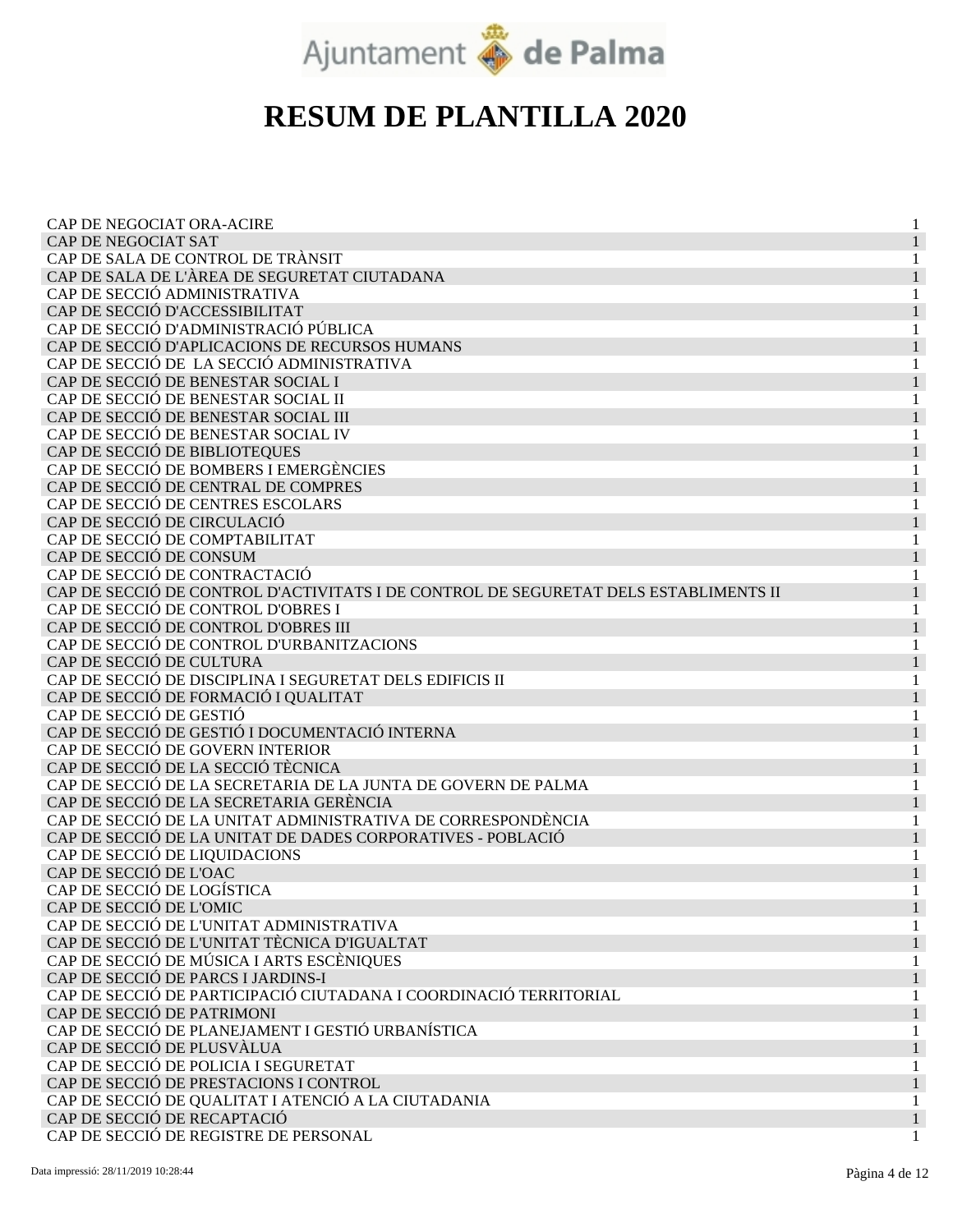

| CAP DE SECCIÓ DE SANITAT                                                           |  |
|------------------------------------------------------------------------------------|--|
| CAP DE SECCIÓ DE SELECCIÓ I PROVISIÓ                                               |  |
| CAP DE SECCIÓ DE SENYALITZACIÓ                                                     |  |
| CAP DE SECCIÓ DE TOPOGRAFIA I DELINEACIÓ                                           |  |
| CAP DE SECCIÓ DE TRAMITACIÓ ADMINISTRATIVA                                         |  |
| CAP DE SECCIÓ DE TRAMITACIÓ ADMINISTRATIVA D'ACTIVITATS I SEGURETAT D'ESTABLIMENTS |  |
| CAP DE SECCIÓ DE TRAMITACIÓ DE LLICÈNCIES D'OBRES I                                |  |
| CAP DE SECCIÓ DE TRANSPORTS                                                        |  |
| CAP DE SECCIÓ DE TRESORERIA                                                        |  |
| CAP DE SECCIÓ DE VIALITAT I                                                        |  |
| CAP DE SECCIÓ DE VIALITAT II                                                       |  |
| CAP DE SECCIÓ DE VIALITAT III                                                      |  |
| CAP DE SECCIÓ D'EDIFICIS MUNICIPALS                                                |  |
| CAP DE SECCIÓ D'EDIFICIS MUNICIPALS II                                             |  |
| CAP DE SECCIÓ DEL GABINET ASSISTENCIAL                                             |  |
| CAP DE SECCIÓ DELS SERVEIS JURÍDICS                                                |  |
| CAP DE SECCIÓ D'ENLLUMENAT PÚBLIC I                                                |  |
|                                                                                    |  |
| CAP DE SECCIÓ D'HABILITATS DE GESTIÓ<br>CAP DE SECCIÓ D'HABITATGE                  |  |
|                                                                                    |  |
| CAP DE SECCIÓ D'IAE I D'IVTM                                                       |  |
| CAP DE SECCIÓ D'IMPOST DE BENS IMMOBLES                                            |  |
| CAP DE SECCIÓ D'INFORMACIÓ I CAPTACIÓ DE DADES                                     |  |
| CAP DE SECCIÓ D'INSPECCIÓ DE MERCATS MUNICIPALS I CONSUM                           |  |
| CAP DE SECCIÓ D'INSPECCIÓ TRIBUTÀRIA                                               |  |
| CAP DE SECCIÓ D'INTERIOR                                                           |  |
| CAP DE SECCIÓ D'ORDENACIÓ                                                          |  |
| CAP DE SECCIÓ D'ORGANITZACIÓ I QUALITAT                                            |  |
| CAP DE SECCIÓ ECONÒMICA                                                            |  |
| CAP DE SECCIÓ JURÍDICA                                                             |  |
| CAP DE SECCIÓ JURÍDICA ADMINISTRATIVA DE PLANEJAMENT I GESTIÓ URBANÍSTICA I        |  |
| CAP DE SECCIÓ JURÍDICA ADMINISTRATIVA DE PLANEJAMENT I GESTIÓ URBANÍSTICA II       |  |
| CAP DE SECCIÓ JURÍDICA ADMINISTRATIVA DE PLANEJAMENT I GESTIÓ URBANÍSTICA III      |  |
| CAP DE SECCIÓ OAC-I                                                                |  |
| CAP DE SECCIÓ OAC-II                                                               |  |
| CAP DE SECCIÓ SECRETARIA GENERAL DEL PLE                                           |  |
| CAP DE SECCIÓ TÈCNICA DE PLANEJAMENT II                                            |  |
| CAP DE SECCIÓ TÈCNICA DE PLANEJAMENT III                                           |  |
| CAP DE SECTOR I                                                                    |  |
| CAP DE SECTOR II                                                                   |  |
| CAP DE SECTOR III                                                                  |  |
| CAP DE SECTOR IV                                                                   |  |
| CAP DE SECTOR IX                                                                   |  |
| CAP DE SECTOR V                                                                    |  |
| CAP DE SECTOR VI                                                                   |  |
| CAP DE SECTOR VII                                                                  |  |
| CAP DE SECTOR VIII                                                                 |  |
| CAP DE SECTOR X                                                                    |  |
| CAP DE SERVEI ADMINISTRATIU                                                        |  |
| CAP DE SERVEI D'ACCESSIBILITAT, CONTROL I OCUPACIÓ DE VIA PÚBLICA PER OBRES        |  |
| CAP DE SERVEI D'AUDITORIA I CONTROL FINANCER                                       |  |
| CAP DE SERVEI DE BATLIA                                                            |  |
| CAP DE SERVEI DE BENESTAR SOCIAL                                                   |  |
| CAP DE SERVEI DE CENTRE HISTÒRIC I ACTUACIONS INSTITUCIONALS                       |  |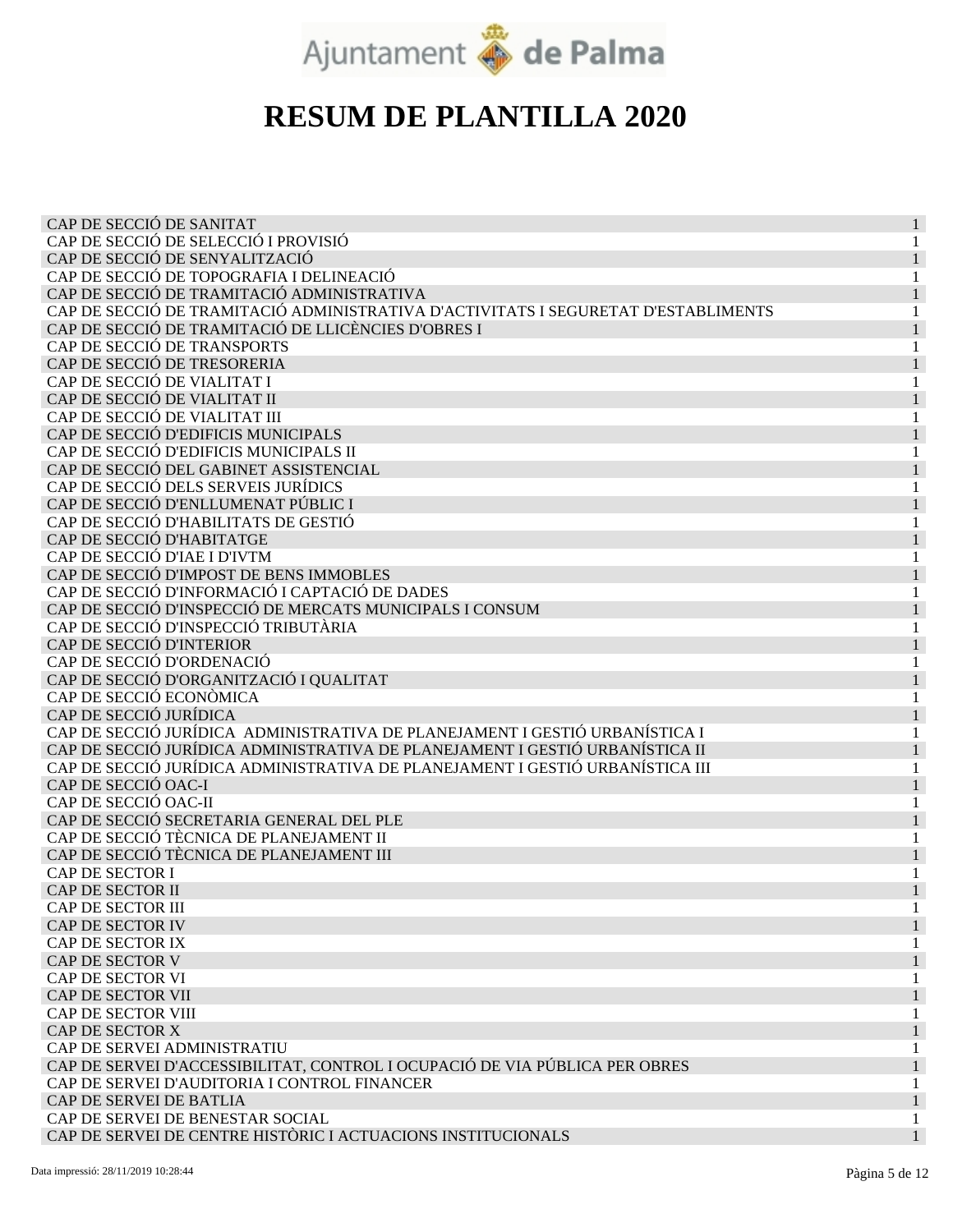

| CAP DE SERVEI DE COMPTABILITAT                                                |   |
|-------------------------------------------------------------------------------|---|
| CAP DE SERVEI DE CONSUM I MERCATS                                             |   |
| CAP DE SERVEI DE CONTROL D'ACTIVITATS I DE SEGURETAT DELS ESTABLIMENTS I      |   |
| CAP DE SERVEI DE CONTROL D'ACTIVITATS I DE SEGURETAT DELS ESTABLIMENTS II     |   |
| CAP DE SERVEI DE CONTROL D'URBANITZACIONS I INFRAESTRUCTURES I                |   |
| CAP DE SERVEI DE CONTROL D'URBANITZACIONS I INFRAESTRUCTURES II               |   |
| CAP DE SERVEI DE CONTROL I FISCALITZACIÓ PRÈVIA                               |   |
| CAP DE SERVEI DE CONTROL I LEGALITZACIONS                                     |   |
| CAP DE SERVEI DE CULTURA                                                      | 1 |
| CAP DE SERVEI DE DISCIPLINA D'OBRES                                           |   |
| CAP DE SERVEI DE FORMACIÓ                                                     |   |
| CAP DE SERVEI DE L'ÀREA DE SEGURETAT CIUTADANA                                |   |
| CAP DE SERVEI DE L'OFICINA D'ATENCIÓ AL CIUTADÀ                               |   |
| CAP DE SERVEI DE L'OFICINA DE FONS EUROPEUS I SUBVENCIONS                     |   |
| CAP DE SERVEI DE L'OFICINA ECONOMISTA STAFF JURÍDIC-ADMINISTRATIU             |   |
| CAP DE SERVEI DE LOGÍSTICA                                                    |   |
| CAP DE SERVEI DE MEDI AMBIENT                                                 |   |
| CAP DE SERVEI DE NÒMINES I PRESTACIONS                                        |   |
| CAP DE SERVEI DE PARCS I JARDINS                                              |   |
| CAP DE SERVEI DE PARTICIPACIÓ                                                 |   |
| CAP DE SERVEI DE PLANIFICACIÓ                                                 |   |
| CAP DE SERVEI DE PRESSUPOSTS I POLÍTICA FINANCERA                             |   |
|                                                                               |   |
| CAP DE SERVEI DE PROTECCIÓ DE L'EDIFICACIÓ I                                  |   |
| CAP DE SERVEI DE REGULACIÓ I CONTROL TRÀNSIT I GESTIÓ DE LA MOBILITAT         |   |
| CAP DE SERVEI DE RESPONSABILITAT PATRIMONIAL                                  | 1 |
| CAP DE SERVEI DE SANITAT                                                      |   |
| CAP DE SERVEI DE SELECCIÓ, PROVISIÓ I GESTIÓ                                  |   |
| CAP DE SERVEI DE TRAMITACIÓ DE LLICÈNCIES D'ACTIVITATS                        |   |
| CAP DE SERVEI DE TRAMITACIÓ DE LLICÈNCIES D'OBRES                             |   |
| CAP DE SERVEI DE TRIBUTS I                                                    |   |
| CAP DE SERVEI DE TRIBUTS II                                                   |   |
| CAP DE SERVEI DE VALORACIONS I PROJECTES                                      | 1 |
| CAP DE SERVEI DE VIALITAT                                                     |   |
| CAP DE SERVEI D'EDIFICIS MUNICIPALS I CENTRES ESCOLARS                        |   |
| CAP DE SERVEI D'EDUCACIÓ, FAMÍLIA, MAJORS I IMMIGRACIÓ                        |   |
| CAP DE SERVEI DEL GABINET GENERAL TÈCNIC                                      |   |
| CAP DE SERVEI DELS SERVEIS TÈCNICS DE PLANEJAMENT II                          |   |
| CAP DE SERVEI D'ENLLUMENAT PÚBLIC                                             |   |
| CAP DE SERVEI D'ESTUDIS I PROJECTES D'ARQUITECTURA                            |   |
| CAP DE SERVEI D'ESTUDIS I PROJECTES D'ENGINYERIA                              |   |
| CAP DE SERVEI D'HABITATGE                                                     | 1 |
| CAP DE SERVEI D'IGUALTAT, JOVENTUT I DRETS CÍVICS                             |   |
| CAP DE SERVEI D'INFORMACIÓ I ATENCIÓ URBANÍSTICA                              |   |
| CAP DE SERVEI D'INSPECCIÓ TRIBUTÀRIA-I                                        |   |
| <b>CAP DE SERVEI D'INTERIOR</b>                                               |   |
| CAP DE SERVEI D'ORDENACIÓ DE LA MOBILITAT                                     |   |
| CAP DE SERVEI JURÍDICS/ADMINISTRATIUS DE PLANEJAMENT I GESTIÓ URBANÍSTICA I   |   |
| CAP DE SERVEI JURÍDICS/ADMINISTRATIUS DE PLANEJAMENT I GESTIÓ URBANÍSTICA II  |   |
| CAP DE SERVEI JURÍDICS/ADMINISTRATIUS DE PLANEJAMENT I GESTIÓ URBANÍSTICA III |   |
| CAP DEL SERVEI ADMINISTRATIU                                                  |   |
| CAP D'ESTUDIS I PROJECTES DEL SCIS                                            |   |
| <b>CAP D'OBRES II</b>                                                         |   |
| CAP RESPONSABLE DE LA UNITAT DE DADES CORPORATIVES - POBLACIÓ                 |   |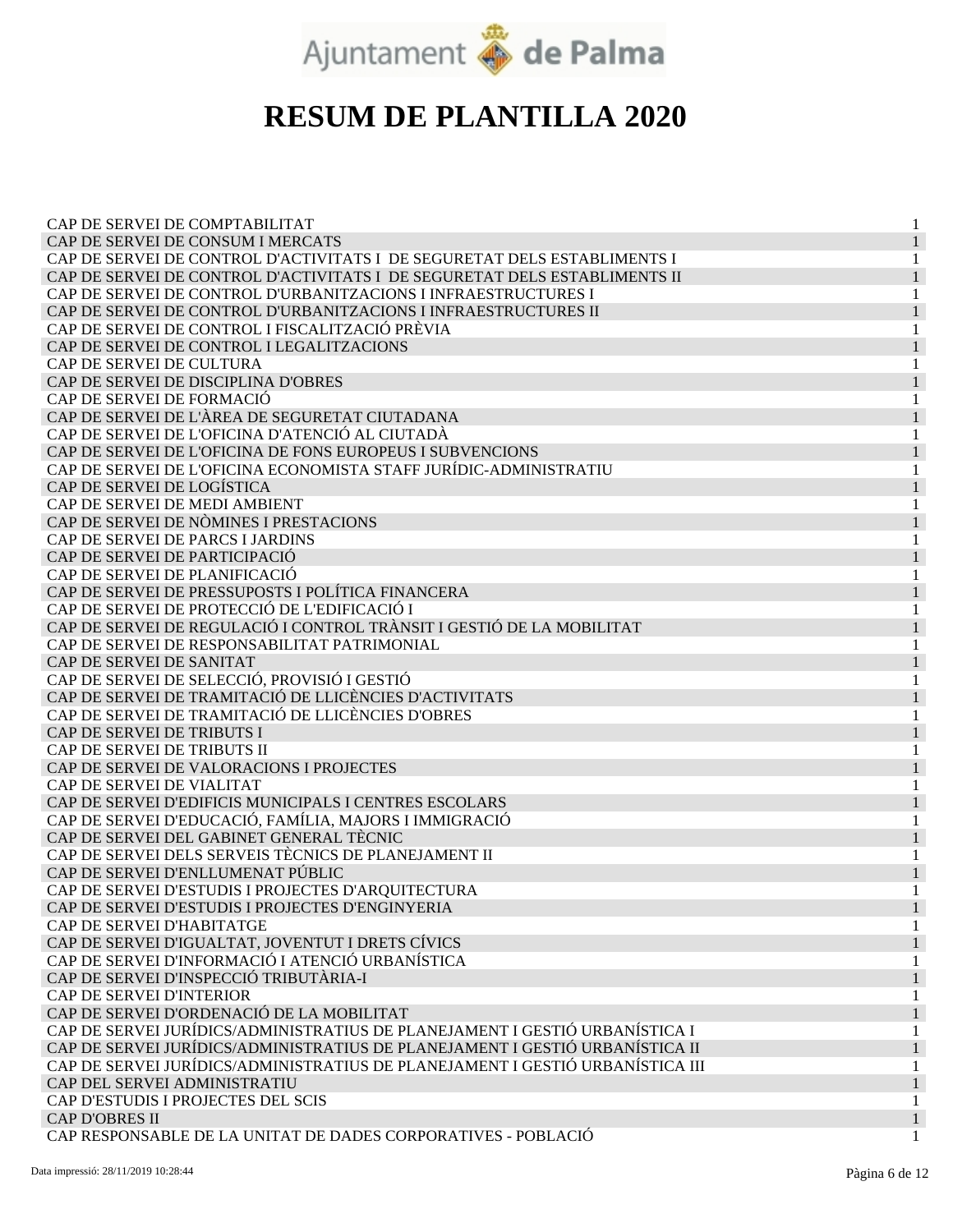

| <b>CAPORAL DE BOMBERS</b>                                           | 24             |
|---------------------------------------------------------------------|----------------|
| CAPORAL NO OPERATIU GARATGE                                         |                |
| CAPORAL NO OPERATIU PREVENCIÓ                                       |                |
| <b>COMISSARI/ÀRIA</b>                                               | 5              |
| COMISSARI/ÀRIA SEGONA                                               |                |
| CONSERVADOR/A I RESTAURADOR/A DE BENS CULTURALS                     |                |
| CONTROLADOR/A DE TRÀNSIT                                            | 6              |
| COORDINADOR/A DE CONSERVACIÓ DE PARCS I JARDINS                     |                |
| COORDINADOR/A DE FESTES I ACTIVITATS SOCIOCULTURALS                 | 1              |
| COORDINADOR/A DE GESTIÓ CENTRAL I TERRITORIAL                       | 1              |
| COORDINADOR/A DE LA DIVISIÓ DE SEGURETAT CIUTADANA I CAP DE LA USEI |                |
| COORDINADOR/A DE LA UVMA-PATRULLA VERDA                             |                |
| COORDINADOR/A DE LES DISCIPLINES EXTERNES DEL SERVEI DE PREVENCIÓ   |                |
| COORDINADOR/A DE LES DISCIPLINES INTERNES DEL SERVEI DE PREVENCIÓ   |                |
| COORDINADOR/A DE PARTICIPACIÓ                                       |                |
| COORDINADOR/A DE TEATRES MUNICIPALS                                 |                |
| COORDINADOR/A DEL SAT                                               |                |
| COORDINADOR/A D'ESTUDIS I PROJECTES ADJUNT A CAP DE DEPARTAMENT     |                |
| COORDINADOR/A D'INNOVACIÓ I DESENVOLUPAMENT                         |                |
| <b>COORDINADOR/A SCIS</b>                                           |                |
| COORDINADOR/A-INSTRUCTOR/A UNITAT CANINA                            |                |
| DELEGAT/ADA DE PROTECCIÓ DE DADES                                   |                |
| <b>DELINEANT</b>                                                    | 22             |
| DIRECTOR/A ADMINISTRATIU D' URBANISME                               |                |
| DIRECTOR/A DE LA BANDA DE MÚSICA                                    |                |
| DIRECTOR/A DE SON REUS                                              |                |
| DIRECTOR/A DEL LABORATORI MUNICIPAL                                 |                |
| DIRECTOR/A DELS SERVEIS JURÍDICS                                    |                |
| DIRECTOR/A FINANCER/A - TRESORER/A                                  |                |
| <b>DIRECTOR/A TÈCNIC/A</b>                                          |                |
| DIRECTOR/A TÈCNIC/A DE BENESTAR SOCIAL                              |                |
| <b>DUE</b>                                                          | 3              |
| <b>ECONOMISTA</b>                                                   |                |
| EDUCADOR/A DE MEDI OBERT                                            |                |
| EDUCADOR/A SOCIAL                                                   | 43             |
| ENCARREGAT/ADA                                                      | 2              |
| ENCARREGAT/ADA DE CIRCULACIÓ                                        |                |
| ENCARREGAT/ADA DE TEATRES MUNICIPALS                                | 2              |
| ENGINYER/A AGRÒNOM/A                                                |                |
| ENGINYER/A DE CAMINS, CANALS I PORTS                                |                |
| ENGINYER/A INDUSTRIAL                                               | $\overline{2}$ |
| ENGINYER/A TÈCNIC/A INDUSTRIAL                                      | 5              |
| ESPECIALISTA EN ACCESSIBILITAT                                      | 1              |
| ESPECIALISTA EN EDUCACIÓ, FAMÍLIA, IGUALTAT I MAJORS II             | 1              |
| ESPECIALISTA EN SALUT                                               |                |
| <b>ETOP</b>                                                         | 3              |
| FARISTOLER/A                                                        | $\overline{c}$ |
| INSPECTOR/A DE COMERÇ, CONSUM I MERCATS                             | 10             |
| INSPECTOR/A DE DE SALA I UPFA                                       | $\mathbf{1}$   |
| INSPECTOR/A DE LA UNITAT NOCTURNA                                   | 1              |
| INSPECTOR/A DE POLICIA LOCAL                                        | $\overline{c}$ |
| <b>INSPECTOR/A DE SUPORT</b>                                        | 4              |
| INSPECTOR/A QUÍMIC-FARMACÈUTIC                                      | $\mathbf{1}$   |
|                                                                     |                |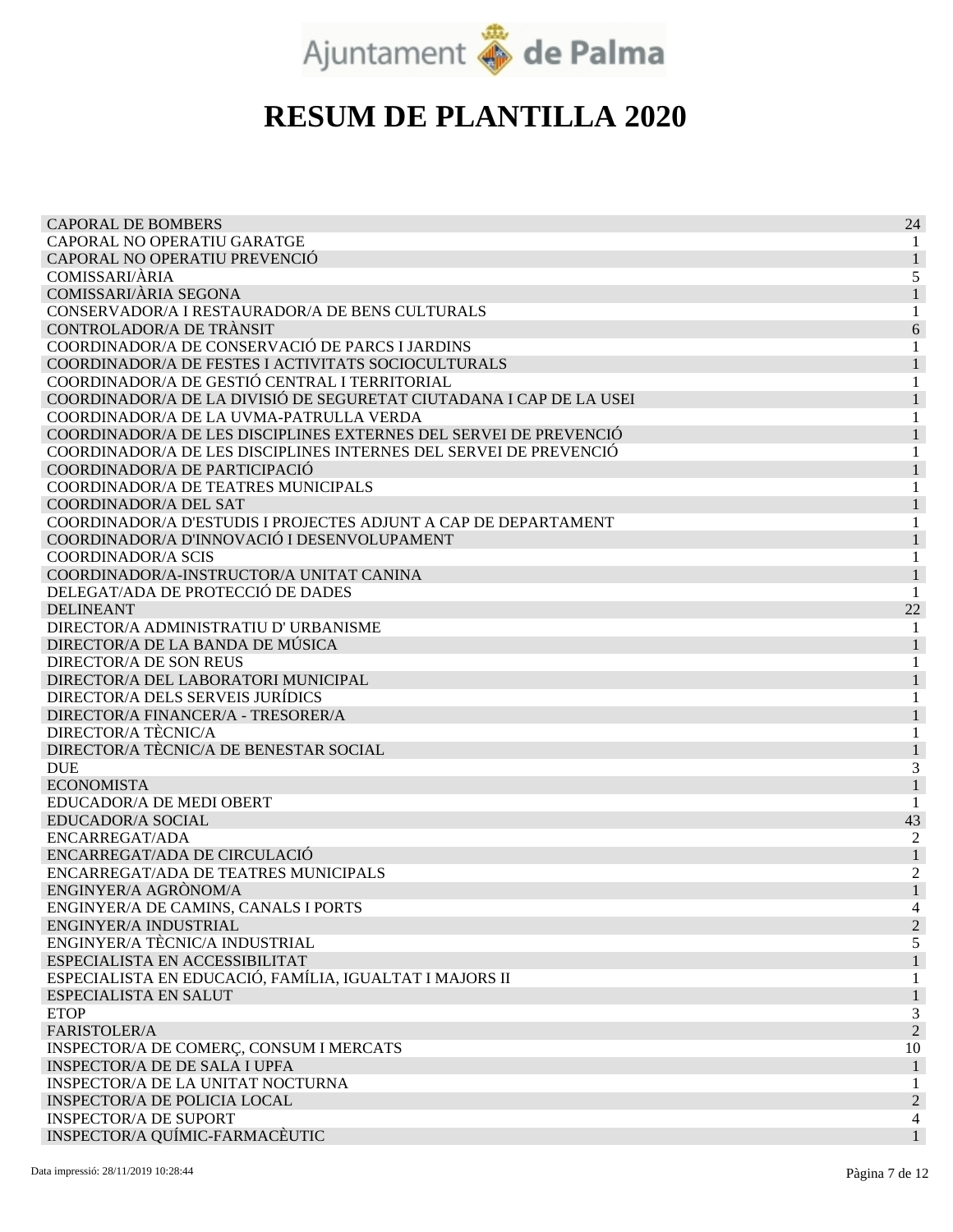

| <b>INTÈRPRET INFORMADOR/A I</b>                   | 4              |
|---------------------------------------------------|----------------|
| <b>INTÈRPRET INFORMADOR/A II</b>                  | 3              |
| <b>INTERVENTOR/A</b>                              |                |
| INTERVENTOR/A DELEGAT/ADA                         |                |
| LLETRAT/ADA ASSESSOR/A                            | 4              |
| LLETRAT/ADA ASSESSOR/A EN CAP                     |                |
| MAGATZEMER/A                                      | $\overline{c}$ |
| <b>MAJOR DE POLICIA LOCAL</b>                     | $\overline{7}$ |
| <b>MAJORDOM</b>                                   |                |
| <b>MESTRE</b>                                     | 3              |
| <b>MESTRE JARDINER</b>                            | $\overline{c}$ |
| MICROBIÒLEG/ÒLOGA                                 | 1              |
| NOTIFICADOR/A                                     | 8              |
| OFICIAL CONDUCTOR                                 | 9              |
| OFICIAL D'AVIFAUNA                                |                |
| <b>OFICIAL DE BOMBERS</b>                         |                |
| OFICIAL DE CIRCULACIÓ                             | 3              |
| OFICIAL DE POLICIA COMUNITÀRIA - A                | 5              |
| OFICIAL DE POLICIA COMUNITÀRIA - B                | 1              |
| OFICIAL DE POLICIA COMUNITÀRIA - C                | 17             |
| OFICIAL DE POLICIA LOCAL                          | 31             |
| OFICIAL DE POLICIA LOCAL / PROTECCIÓ D'AUTORITATS | $\overline{2}$ |
| OFICIAL DE POLICIA LOCAL DASI                     | $\overline{c}$ |
| OFICIAL DE POLICIA LOCAL DERE                     | $\overline{c}$ |
| OFICIAL DE POLICIA LOCAL GISD                     | $\overline{c}$ |
| OFICIAL DE POLICIA LOCAL SEBI                     | $\mathbf{1}$   |
| OFICIAL DE POLICIA LOCAL SIAP                     | 1              |
| OFICIAL DE POLICIA LOCAL UII                      | $\overline{4}$ |
| OFICIAL DE POLICIA LOCAL UNITAT CANINA            | 1              |
| OFICIAL DE POLICIA LOCAL USEI                     | 7              |
| OFICIAL DE POLICIA LOCAL USEI NOCTURNA            |                |
| OFICIAL DE POLICIA LOCAL UVAC                     | 1<br>3         |
| OFICIAL DE RETOLACIÓ                              |                |
| OFICIAL D'OFICIS DIVERSOS                         | $\overline{c}$ |
|                                                   | 6              |
| OFICIAL ELECTRICISTA                              | 11             |
| <b>OFICIAL FERRER/A</b>                           | $\mathbf{1}$   |
| OFICIAL JARDINER I                                | 7              |
| OFICIAL JARDINER II                               | 1              |
| OFICIAL MECÀNIC                                   | 2              |
| OFICIAL PICAPEDRER                                | $8\,$          |
| <b>OFICIAL PICAPEDRER DE FESTES</b>               | 7              |
| OFICIAL/A DE POLICIA LOCAL                        |                |
| OPERADOR/A DE PANTALLA                            | 1              |
| POLICIA COMUNITÀRIA - A                           | 83             |
| POLICIA COMUNITÀRIA - B                           | 6              |
| POLICIA COMUNITÀRIA - C                           | 131            |
| POLICIA LOCAL                                     | 303            |
| POLICIA LOCAL D'ÀREES POLIVALENTS                 | 6              |
| POLICIA LOCAL DASI                                |                |
| POLICIA LOCAL DIRA                                | $\mathbf{1}$   |
| POLICIA LOCAL GISD                                | 6              |
| POLICIA LOCAL II                                  | 6              |
| POLICIA LOCAL MESTRE/A ARMER/A                    | $\mathbf{1}$   |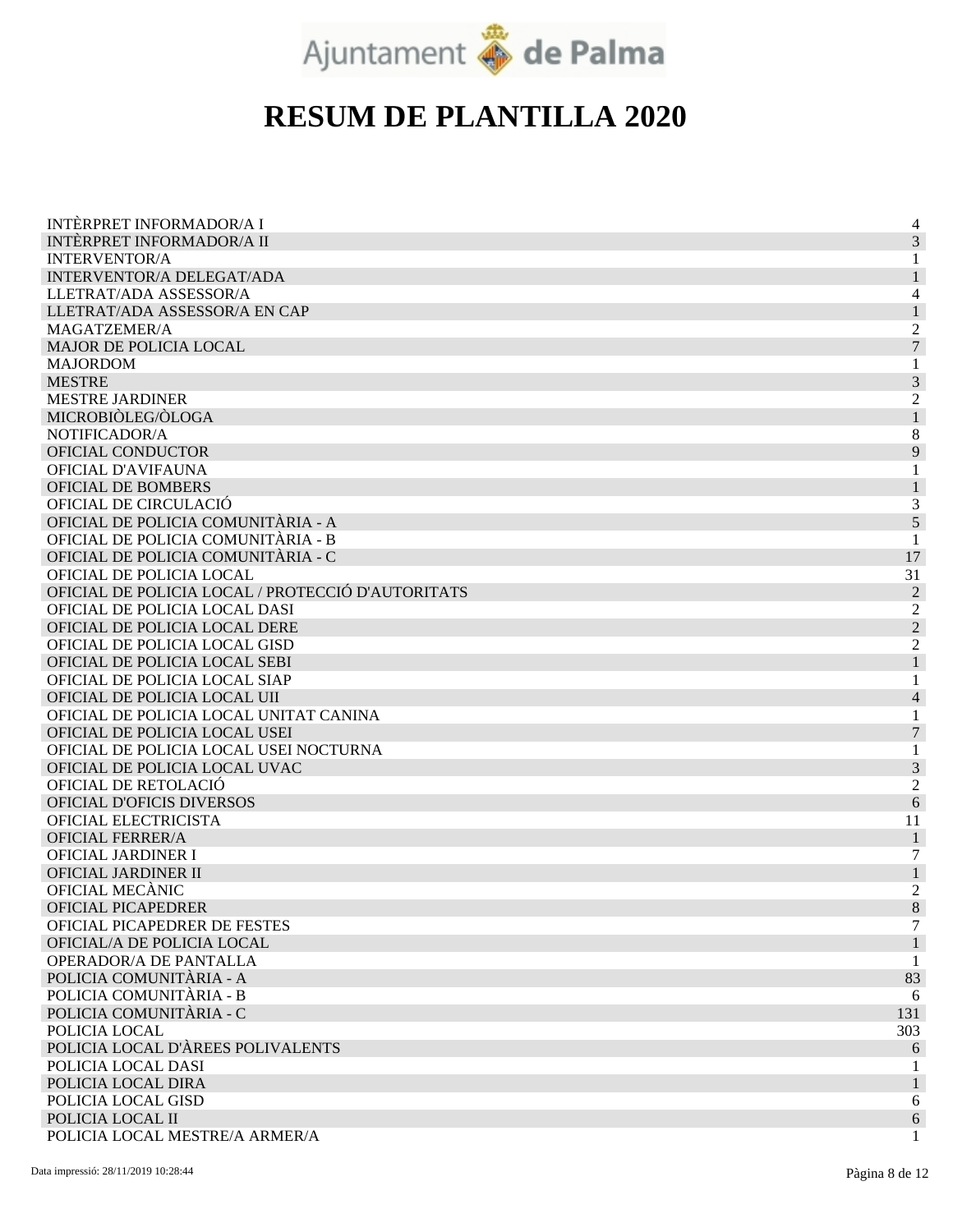

| POLICIA LOCAL SALA I ADAC NIT                                  | $\overline{7}$           |
|----------------------------------------------------------------|--------------------------|
| POLICIA LOCAL SEBI                                             | 8                        |
| POLICIA LOCAL SEGI                                             | 7                        |
| POLICIA LOCAL SIAP                                             | 4                        |
| POLICIA LOCAL UII                                              | 36                       |
| POLICIA LOCAL UMOT NIT                                         | 5                        |
| POLICIA LOCAL UMOT NIT (REFORÇ)                                |                          |
| POLICIA LOCAL UNITAT CANINA                                    | 9                        |
| POLICIA LOCAL URAD NIT                                         | 4                        |
| POLICIA LOCAL USEI                                             | 62                       |
| POLICIA LOCAL USEI NOCTURNA                                    | 29                       |
| POLICIA LOCAL UVAC                                             | 25                       |
| POLICIA LOCAL UVAC NIT                                         | 6                        |
| POLICIA LOCAL/PROTECCIÓ AUTORITATS                             | 8                        |
| PROFESSOR/A MÚSIC/A BOMBARDÍ                                   | $\overline{2}$           |
| PROFESSOR/A MÚSIC/A CLARINET                                   | 11                       |
| PROFESSOR/A MÚSIC/A CLARINET/CLARINET BAIX                     |                          |
| PROFESSOR/A MÚSIC/A CLARINET/REQUINT                           |                          |
| PROFESSOR/A MÚSIC/A FAGOT                                      | $\overline{c}$           |
| PROFESSOR/A MÚSIC/A FLAUTA/FLAUTÍ                              | 3                        |
| PROFESSOR/A MÚSIC/A OBOÈ/CORN ANGLÈS                           | $\overline{c}$           |
| PROFESSOR/A MÚSIC/A PERCUSSIÓ                                  | 4                        |
| PROFESSOR/A MÚSIC/A SAXÒFON/SAXÒFON ALT                        | $\overline{c}$           |
| PROFESSOR/A MÚSIC/A SAXÒFON/SAXÒFON BARÍTON                    |                          |
| PROFESSOR/A MÚSIC/A SAXÒFON/SAXÒFON TENOR                      | $\overline{c}$           |
| PROFESSOR/A MÚSIC/A TROMBÓ                                     | 3                        |
| PROFESSOR/A MÚSIC/A TROMPA                                     | $\overline{\mathcal{L}}$ |
| PROFESSOR/A MÚSIC/A TROMPETA/FISCORN                           | 5                        |
| PROFESSOR/A MÚSIC/A TUBA                                       | $\overline{2}$           |
| PSICÒLEG/ÒLOGA                                                 | 16                       |
| QUÍMIC/A BROMATOLÒGIC/A                                        |                          |
| SECRETARI/ÀRIA ADJUNT/A                                        |                          |
| SECRETARI/ÀRIA DEL CAP DE POLICIA                              |                          |
| SECRETARI/ÀRIA DELS COMANDAMENTS DE L'ESCALA TÈCNICA           | 8                        |
| SECRETARI/ÀRIA GENERAL DEL PLE                                 | 1                        |
| SECRETARI/ÀRIA REGIDORIA I                                     | 16                       |
| SECRETARI/ÀRIA REGIDORIA II                                    | 3                        |
| <b>SERGENT DE BOMBERS</b>                                      | 9                        |
| SOCIÒLEG/LOGA                                                  |                          |
| SUBALTERN/A                                                    | 28                       |
| <b>SUBALTERN/A II</b>                                          | 6                        |
| <b>SUBALTERN/A VII</b>                                         |                          |
| <b>SUBALTERN/A VIII</b>                                        |                          |
| SUBDIRECTOR/A DE LA BANDA DE MÚSICA                            |                          |
| SUBINSPECTOR/A DE POLICIA COMUNITÀRIA - B                      |                          |
| SUBINSPECTOR/A DE POLICIA COMUNITÀRIA - C                      | 8                        |
| SUBINSPECTOR/A DE POLICIA LOCAL                                | 14                       |
| SUBINSPECTOR/A DE POLICIA LOCAL CAP DE LA UII                  |                          |
| SUBINSPECTOR/A DE POLICIA LOCAL USEI                           | 3                        |
| <b>SUB-MAJORDOM</b>                                            | 2                        |
| <b>SUBOFICIAL DE BOMBERS</b>                                   | 3                        |
| SUPERVISOR/A DE L'ORDENACIÓ DE L'OCUPACIÓ DE LA VIA PÚBLICA I  | 1                        |
| SUPERVISOR/A DE L'ORDENACIÓ DE L'OCUPACIÓ DE LA VIA PÚBLICA II |                          |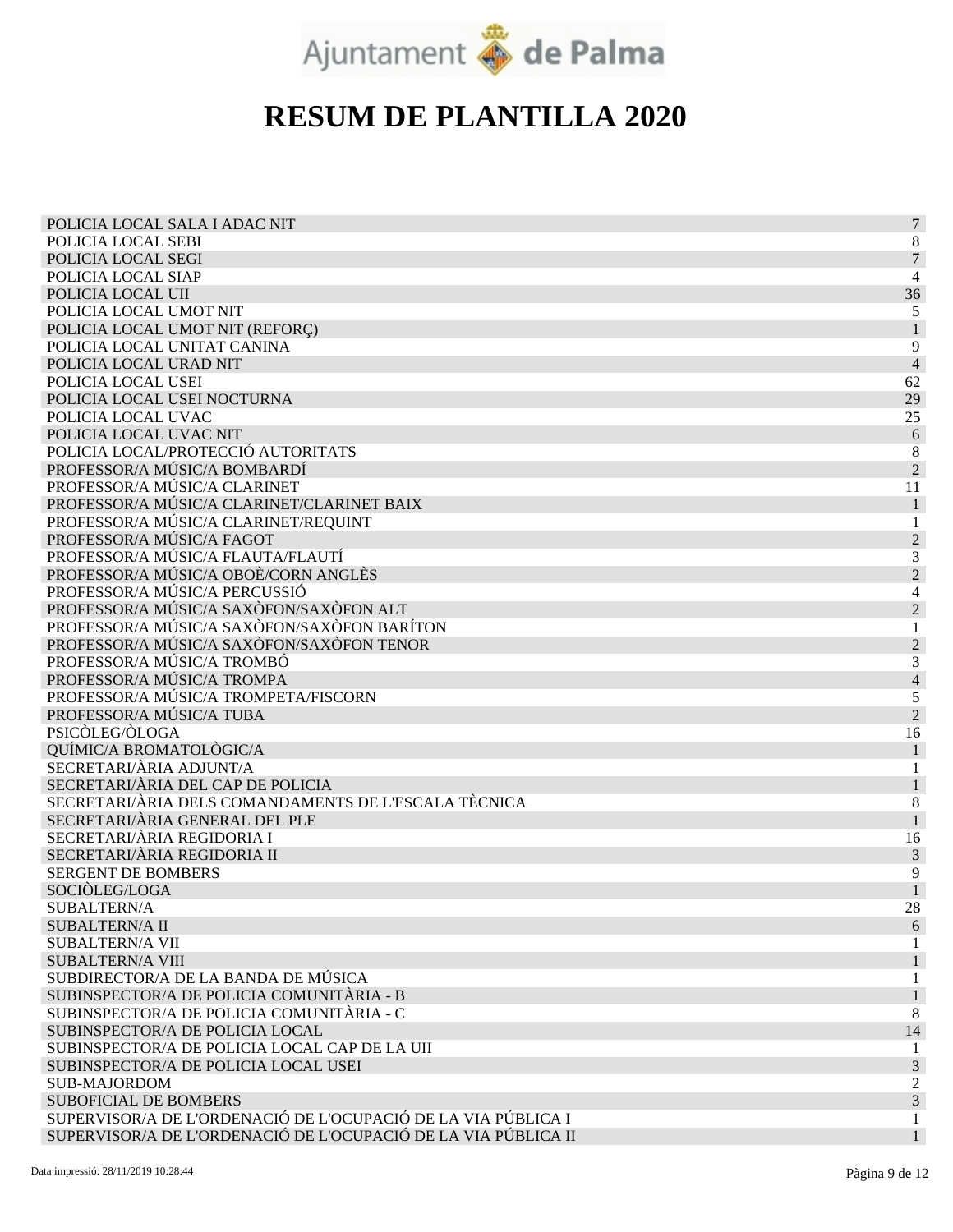

| TAE MITJÀ DE GESTIÓ CULTURAL                                           | $\overline{c}$ |
|------------------------------------------------------------------------|----------------|
| TAE MITJÀ/ANA INFORMÀTICA                                              | $\overline{2}$ |
| TAE SUPERIOR EN ENGINYERIA AGRÒNOMA                                    |                |
| <b>TAG</b>                                                             | 39             |
| TÈCNIC/A MITJÀ                                                         |                |
| TÈCNIC/A ANIMADOR/A SOCIOCULTURAL                                      | 6              |
| TÈCNIC/A ANIMADOR/A SOCIOCULTURAL COORDINADOR                          |                |
| TÈCNIC/A CIÈNCIES DE LA INFORMACIÓ                                     |                |
| TÈCNIC/A D'AUDIOVISUALS                                                |                |
| TÈCNIC/A DE GESTIÓ                                                     | $\overline{2}$ |
| TÈCNIC/A DE GESTIÓ CENTRAL I TERRITORIAL                               |                |
| TÈCNIC/A DE MANTENIMENT DEL PALAU SOLLERIC                             |                |
| TÈCNIC/A DE QUALITAT                                                   |                |
| TÈCNIC/A EN APLICACIONS INFORMÀTIQUES                                  |                |
| TÈCNIC/A EN INTERVENCIÓ EDUCATIVA                                      |                |
| TÈCNIC/A EN INTERVENCIÓ SOCIOPOLICIAL                                  |                |
| TÈCNIC/A EN SEGURETAT LABORAL                                          |                |
| TÈCNIC/A INFORMÀTIC/A                                                  |                |
| TÈCNIC/A INTERMEDI DE PREVENCIÓ                                        |                |
| TÈCNIC/A INTERVENCIÓ SOCIAL INTERCULTURAL                              | 5              |
| TÈCNIC/A MITJÀ D'EDIFICIS MUNICIPALS                                   |                |
| TÈCNIC/A MITJÀ EDUCATIU/IVA                                            |                |
| TÈCNIC/A MITJÀ EN INFORMÀTICA                                          |                |
| TÈCNIC/A MITJÀ EN RELACIONS LABORALS                                   |                |
| TÈCNIC/A MITJÀ EN SEGURETAT I SALUT EN OBRES                           |                |
| TÈCNIC/A MITJÀ ENGINYER/A TÈCNIC/A INDUSTRIAL                          |                |
| TÈCNIC/A MITJÀ GESTOR/A D'EXPOSICIONS                                  |                |
| TÈCNIC/A MITJÀ INFORMÀTIC/A                                            | 3              |
| TÈCNIC/A SUPERIOR ASSESSOR/A LINGÜÍSTIC                                | 2              |
| TÈCNIC/A SUPERIOR ECONOMISTA                                           | 11             |
| TÈCNIC/A SUPERIOR EN CONSUM                                            |                |
| TÈCNIC/A SUPERIOR EN GEOGRAFIA                                         |                |
| TÈCNIC/A SUPERIOR ENGINYER/A DE CAMINS, CANALS I PORTS                 |                |
| TÈCNIC/A SUPERIOR ENGINYER/A INDUSTRIAL                                | 3              |
| TÈCNIC/A SUPERIOR ESTADISTA                                            |                |
| TÈCNIC/A SUPERIOR MEDIAMBIENTAL                                        | 5              |
| TÈCNIC/A SUPERIOR PREVENCIÓ                                            |                |
| TÈCNIC/A SUPERIOR PSICÒLEG/ÒLOGA                                       | 3              |
| TOPÒGRAF/A                                                             |                |
| TREBALLADOR/A FAMILIAR                                                 | 14             |
| <b>TREBALLADOR/A SOCIAL</b>                                            | 94             |
| VETERINARI/ÀRIA II                                                     | $\mathbf{1}$   |
| VICE-INTERVENTOR/A                                                     | 1              |
| VICESECRETARI/ÀRIA I DIRECTOR/A DE LA SECRETARIA DE LA JUNTA DE GOVERN | 1              |
| <b>XOFER/A PROTOCOL I</b>                                              | 3              |
| <b>XOFER/A PROTOCOL II</b>                                             |                |
| <b>ZELADOR/A D'OBRES</b>                                               | 10             |

#### LABORAL 19

| ADMINISTRATIU/IVA          |  |
|----------------------------|--|
| AJUDANT D'OBRES            |  |
| AUXILIAR ADMINISTRATIU/IVA |  |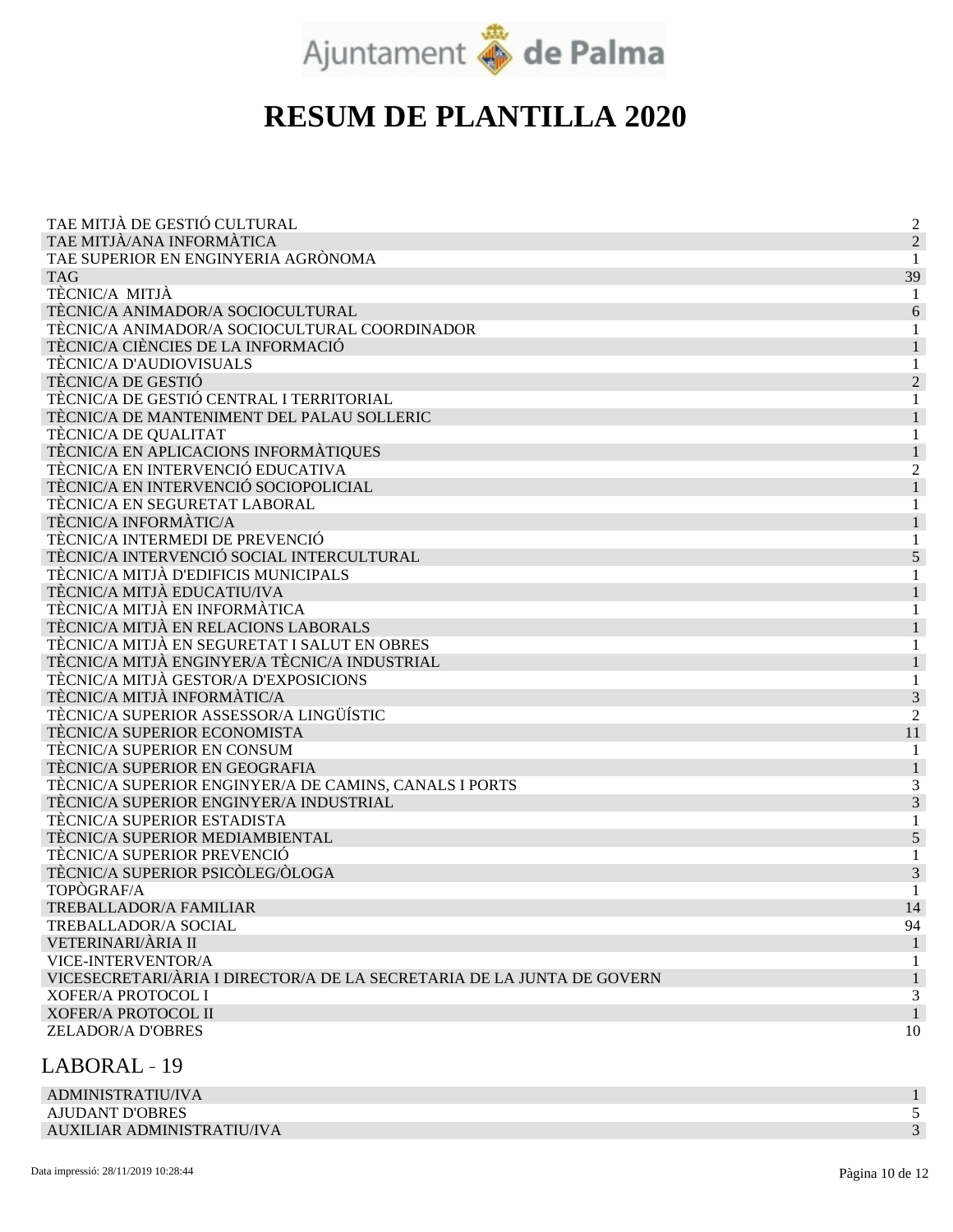

| CAP DE SECCIÓ ADMINISTRATIVA             |  |
|------------------------------------------|--|
| CAP DE SECCIÓ D'INSPECCIÓ DE VIA PÚBLICA |  |
| EDUCADOR/A SOCIAL                        |  |
| ORIENTADOR/A LABORAL                     |  |
| TÈCNIC/A MITJÀ - GESTIÓ                  |  |
| TÈCNIC/A MITJÀ - GESTIÓ ECONÒMICA        |  |
| <b>TECNIC/A SUPERIOR</b>                 |  |
| <b>TREBALLADOR/A SOCIAL</b>              |  |

#### ÒRGAN DIRECTIU 37

| CAP DE PREMSA DE GABINET DE BATLIA                                    |  |
|-----------------------------------------------------------------------|--|
| COORDINADOR GENERAL D'ECONOMIA, HISENDA I INNOVACIÓ                   |  |
| COORDINADOR/A GENERAL DE BATLIA                                       |  |
| COORDINADOR/A GENERAL DE BENESTAR SOCIAL                              |  |
| COORDINADOR/A GENERAL DE CULTURA                                      |  |
| COORDINADOR/A GENERAL DE GOVERN MUNICIPAL                             |  |
| COORDINADOR/A GENERAL DE MEDI AMBIENT I BENESTAR ANIMAL               |  |
| COORDINADOR/A GENERAL DE PROMOCIÓ ECONÒMICA I OCUPACIÓ                |  |
| COORDINADOR/A GENERAL DE SEGURETAT CIUTADANA                          |  |
| COORDINADOR/A GENERAL D'INFRAESTRUCTURES                              |  |
| DIRECTOR/A GENERAL ADJUNT/A AL DEFENSOR/A DE LA CIUTADANIA            |  |
| DIRECTOR/A GENERAL D'ARTS VISUALS                                     |  |
| DIRECTOR/A GENERAL DE BENESTAR SOCIAL                                 |  |
| DIRECTOR/A GENERAL DE COMERÇ                                          |  |
| DIRECTOR/A GENERAL DE COMUNICACIÓ                                     |  |
| DIRECTOR/A GENERAL DE DIFUSIÓ CULTURAL                                |  |
| DIRECTOR/A GENERAL DE FIRES I MERCATS                                 |  |
| DIRECTOR/A GENERAL DE FUNCIÓ PÚBLICA                                  |  |
| DIRECTOR/A GENERAL DE GABINET DE BATLIA                               |  |
| DIRECTOR/A GENERAL DE GOVERN INTERIOR                                 |  |
| DIRECTOR/A GENERAL DE JUSTÍCIA SOCIAL, FEMINISME I LGTBI              |  |
| DIRECTOR/A GENERAL DE MOBILITAT SOSTENIBLE                            |  |
| DIRECTOR/A GENERAL DE MÚSICA I ARTS ESCÈNIQUES                        |  |
| DIRECTOR/A GENERAL DE PARTICIPACIÓ CIUTADANA                          |  |
| DIRECTOR/A GENERAL DE PLANIFICACIÓ I DIFUSIÓ DE PROJECTES ESTRATÈGICS |  |
| DIRECTOR/A GENERAL DE PROTOCOL                                        |  |
| DIRECTOR/A GENERAL DE QUALITAT I POBLACIÓ                             |  |
| DIRECTOR/A GENERAL DE SANITAT I CONSUM                                |  |
| DIRECTOR/A GENERAL DE SEGURETAT CIUTADANA                             |  |
| DIRECTOR/A GENERAL DE TURISME                                         |  |
| DIRECTOR/A GENERAL D'EDUCACIÓ I POLÍTICA LINGÜÍSTICA                  |  |
| DIRECTOR/A GENERAL D'ESPORTS                                          |  |
| DIRECTOR/A GENERAL D'HABITATGE                                        |  |
| DIRECTOR/A GENERAL D'INFÀNCIA, COMUNITARI I PROJECTES                 |  |
| DIRECTOR/A GENERAL D'OCUPACIÓ                                         |  |
| <b>GERENT D'URBANISME</b>                                             |  |
| SUBGERENT-DIRECTOR/A GENERAL D'URBANISME                              |  |
|                                                                       |  |

#### ÒRGAN SUPERIOR 30

BATLE/ESSA DEFENSOR/A DE LA CIUTADANIA

1 1